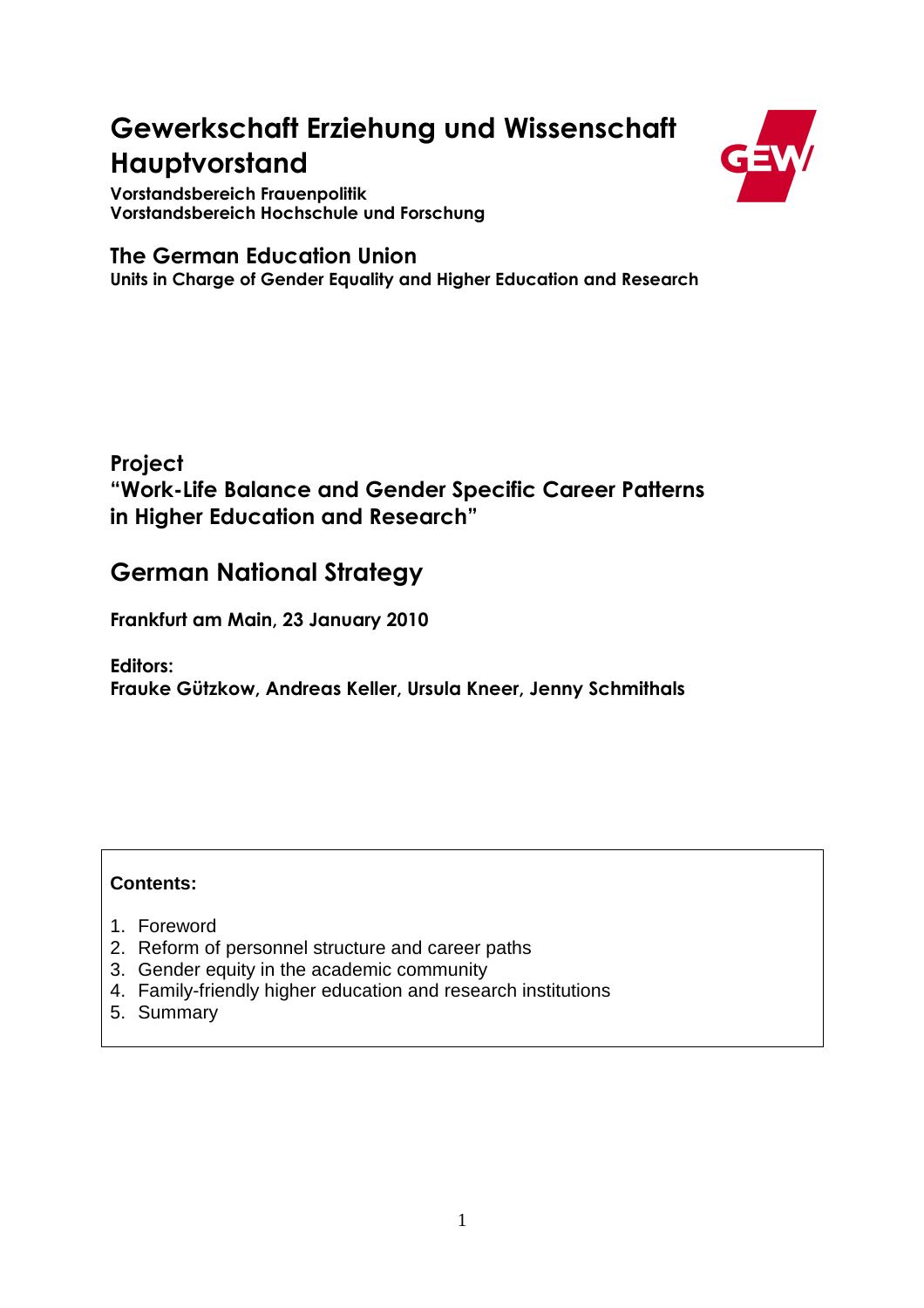#### **1. Foreword**

This position paper is devoted to a proposal from the German education union GEW for a national strategy to improve Work-Life Balance in career patterns in higher education and research in Germany. This constitutes the GEW's contribution to the second joint workshop held by the education unions GEW (Germany), SULF (Sweden) and UCU (United Kingdom) on 1 and 2 February 2010 in London. The objective is to develop a cross-border, international strategy for the three partner unions.

Our paper takes as its point of departure deficiencies in career patterns in higher education and research and the negative conditions these create for achieving a Work-Life Balance, as described and analysed by Regina Weber in her study "The Academic Career: A Daily Adventure? Work-Life Balance and Gender Segregation in German Higher Education and Research". This study is already available; the author presented it at the first workshop in Stockholm.

The present paper is based on statements and resolutions issued by the GEW which have been prepared by its units in charge of Gender Equality and Higher Education and Research and adopted by the trade union assembly, executive committee or the executive board.

The structure of this paper reflects the catalogue of criteria for evaluating Work-Life Balance and career patterns in the academic communities in Germany, Sweden and the United Kingdom, which the three unions discussed and developed at their first joint workshop on 22/23 September 2009 in Stockholm.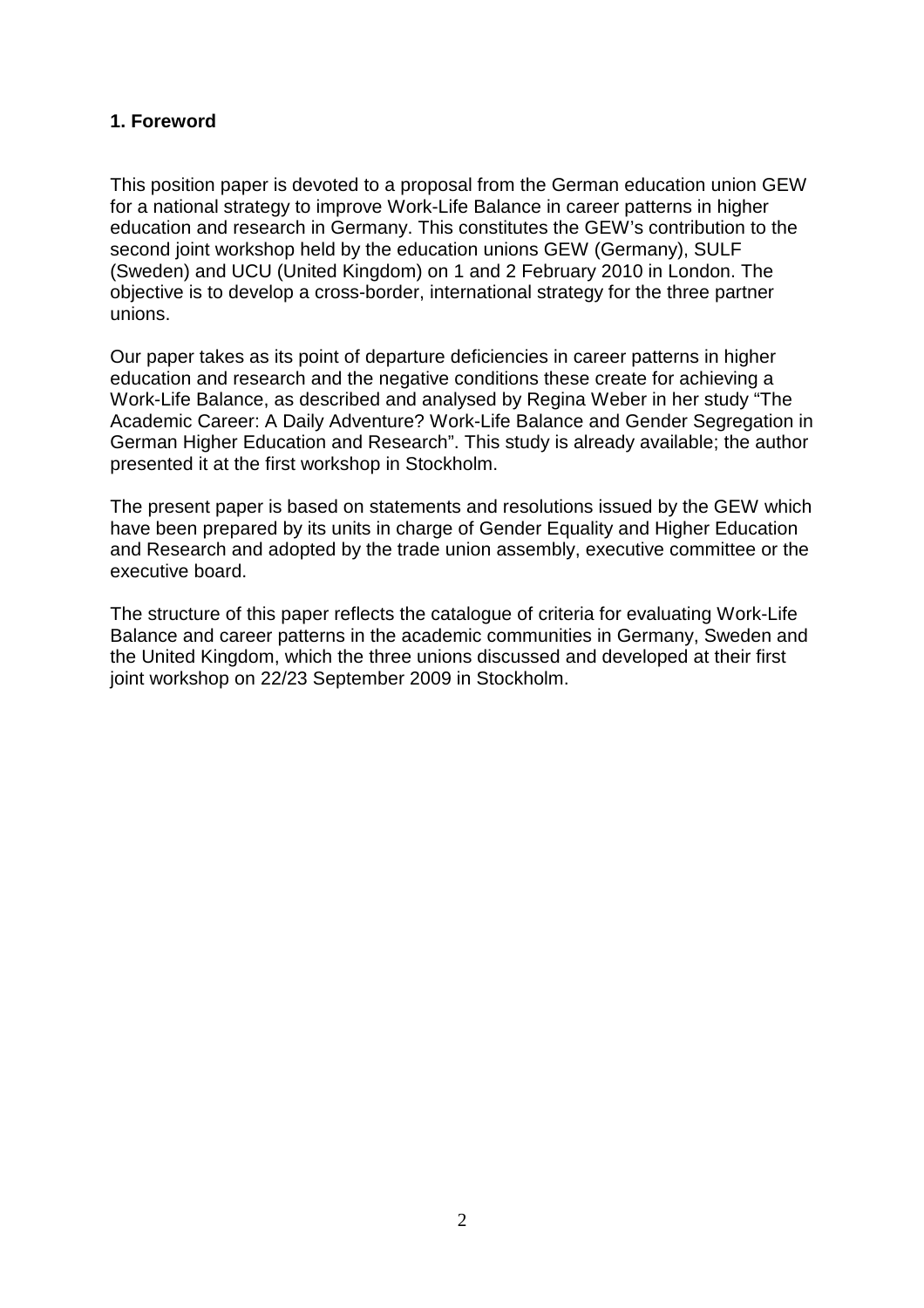#### **2. Personnel structure and career patterns**

#### The problem

The anachronistic personnel structure in higher education is not fit for purpose. Junior academics are kept in a state of artificial dependency and subjected to atypical and precarious employment conditions – even after they have completed their qualification phase and gained their Ph.D. As a result, temporary contracts have become the norm for the vast majority of academics without professorships, who perform the bulk of academic work. In the current framework, remaining and succeeding in the academic field effectively calls for self-exploitation, with formats and hours of work which are socially destructive.

There is no recognised position for academics beyond pursuit of a chair and professorial career. Universities consider retaining the classical corpus of nonprofessorial teaching staff to be obsolescent, while in the advanced technical colleges it never took root in West Germany and could not be salvaged in the East. Because of this, junior academics who are not granted a professorship often end up in a career cul-de-sac: they are considered overqualified in the open job market, but in the long term they have no employment prospects in higher education or research.

They are often left clutching at straws in the form of poorly paid guest lectureships. Contrary to the original purpose of guest lectureships, which was to bring practical experience into higher education, many universities have yielded to severe financial pressures by transferring much of their core teaching to supposedly self-employed guest lecturers.

#### Personnel structure that is fit for purpose

In response to this undesirable development, the GEW proposes a personnel structure for higher education and research which is fit for purpose, and which is simultaneously more flexible and less hierarchical. The GEW calls for a transparent division of labour between university lecturers, research assistants, technical and administrative staff, so that they can meet, as a team, the manifold challenges of research, teaching, continuous education, knowledge transfer and academic management.

The GEW is calling for negotiated individual time budgets for research, teaching and other tasks in institutional operations, without creating professional cul-de-sacs due to one-dimensional specialisations.

This also means that the current system of rigid and sweeping rules concerning teaching duties should be replaced by one that is more flexible for individual lecturers, based on collective bargaining agreements between employers and trade unions. The GEW is in favour of a significant reduction in teaching duties, especially for lecturers at advanced technical colleges.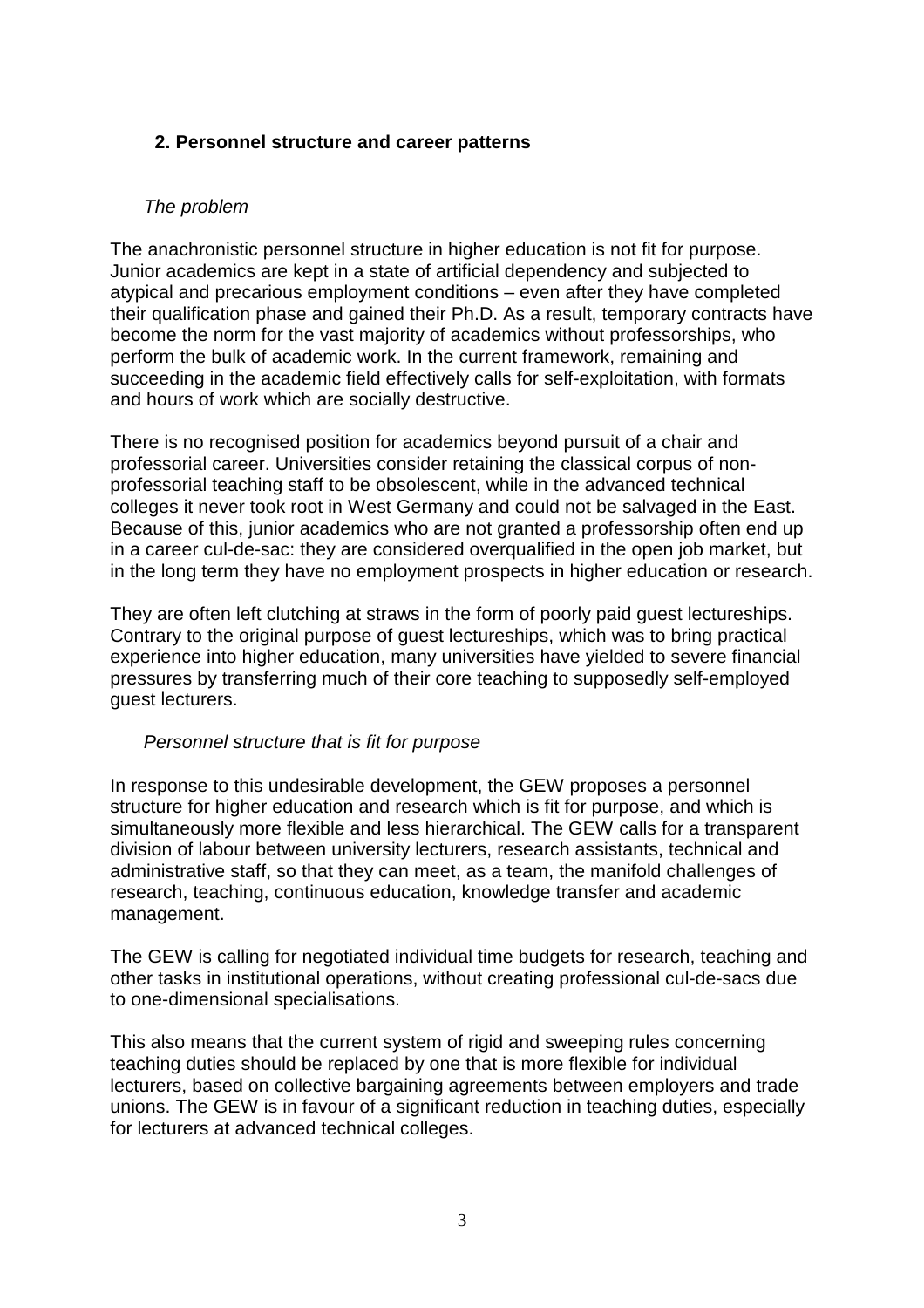#### Implementing the European Charter for Researchers

The recommendations published by the European Commission in the European Charter for Researchers and the Code of Conduct for the Recruitment of Researchers should be followed when designing the terms and conditions of employment and opening up career opportunities in the course of personnel planning. Both the Charter and the Code of Conduct call for greater continuity and better career prospects for researchers.

#### Permanent contracts for regular tasks

Regular tasks in higher education and research must fundamentally be carried out by staff in permanent positions, making it possible to plan one's life and career on a stable basis and thereby to pursue academic activity as a profession.

#### Trainee employment for doctoral students

Junior academics should as a general rule be offered a trainee post while they are engaged in their professional training. The post can be limited to the Ph.D. phase. Gaining a doctorate is not a period of study, but rather the first phase in the exercise of a professional academic career. People working towards their doctorate should be allowed to spend at least three quarters of their work time engaged in the independent acquisition of knowledge and skills.

Pension gaps need to be avoided in higher education and research career paths. This is another reason why funding for junior researchers should take the form of jobs rather than stipends. If it is necessary to resort to stipends in individual cases, their recipients should also be provided with effective social insurance including pension contributions. Periods of training and study must once again be fully recognised as contribution periods for pension rights.

#### Tenure track for postdocs

From the GEW perspective, the qualification phase for researchers ends with their Ph.D. The postdoc phase that follows is one of continuous training alongside professional academic work, which must be based on secure employment prospects. The recruitment of junior professors and other postdocs should be embedded in a tenure track which offers young researchers various career opportunities but enables them to remain permanently with the university, whether or not they are appointed to a professorship. The GEW calls for the abolition of the professorial thesis, or Habilitation, as an anachronistic rite of initiation, not least by international standards.

#### Anticipatory personnel planning

There is no compelling objective link between third-party funding for positions and limited term contracts: universities and research institutions must engage in anticipatory personnel planning to ensure maximum stability and continuity for any employment financed by third parties. Besides, effective personnel planning is essential to a well functioning tenure track which enables junior researchers to move without delay into a permanent job when they obtain the anticipated qualification.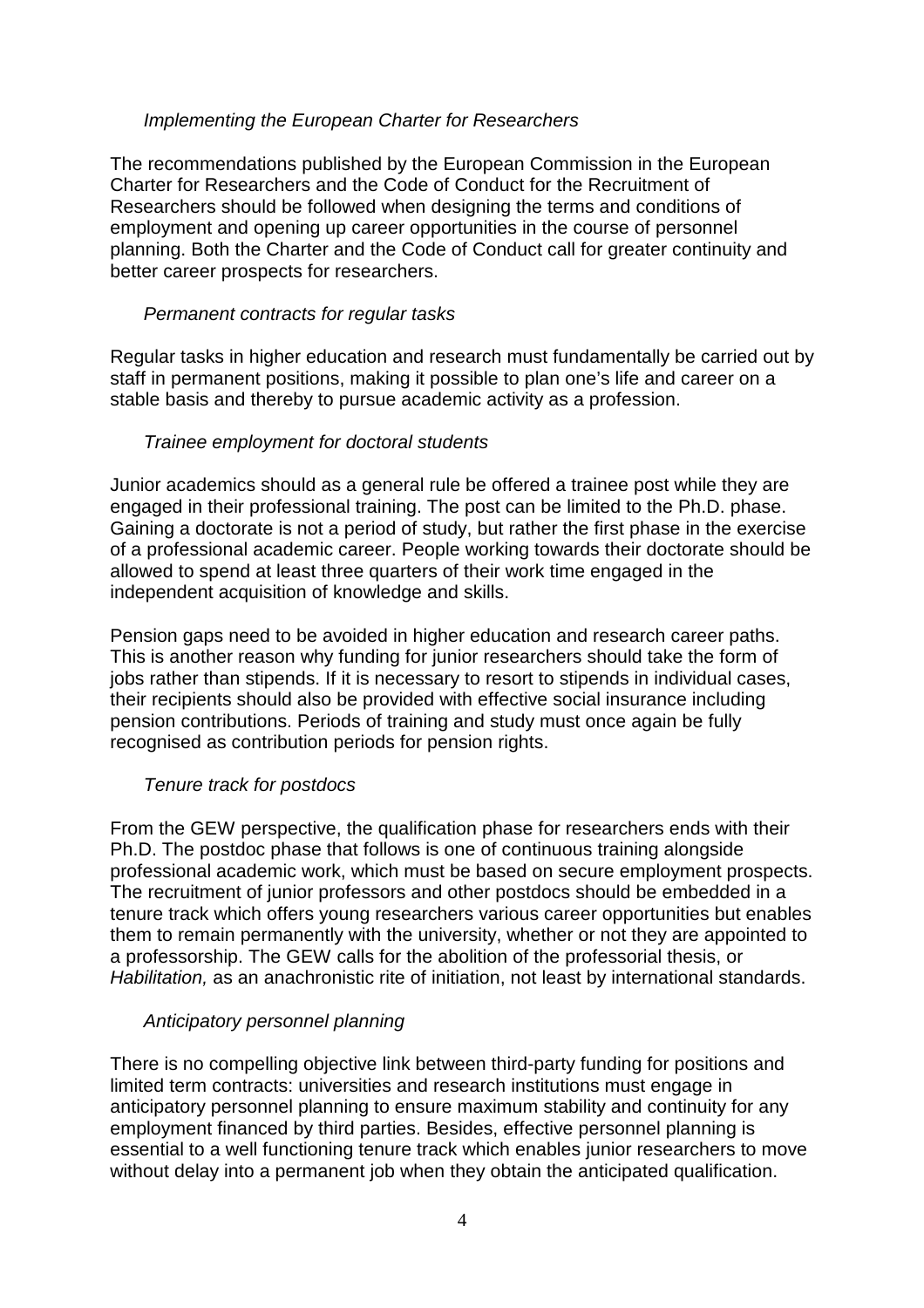In order to ensure that pregnancy and parental leave do not trigger the premature termination of a research project, resources must be made available to extend limited contracts during pregnancy and the care of children.

#### Professional personnel development

Universities and research institutions should pursue professional personnel development to optimise the career prospects of their staff. This must take into account the different conditions in which employees operate and their different life plans. This likewise calls for up-to-date procedures of transparent staff recruitment and leadership, which have long been a matter of course in non-academic professions. Hierarchies handed down from the past must be pruned back in favour of teamwork between peers.

#### Making precarious employment more secure

Guest lecturers who are paid per teaching session like day labourers are operating under especially precarious conditions. Wherever guest lecturers fulfil permanent teaching roles, these must be transformed into regular employment with paid up social insurance. Anyone who wishes to be involved in teaching as a part-time guest lecturer alongside another full-time job should be able to do so on a self-employed basis, in compliance with the statutory minimum standards with regard to adequate pay (including for preparation and post-lesson reflection), duration of contract (to include academic vacations) and with an option to extend. Guest lecturers must be recognised as full members of the institution, with all the usual rights and responsibilities.

It is no longer acceptable to exploit researchers who have completed their professorial thesis and not been given a professorship. In Germany, this is the dilemma of the "Privatdozent", who is obliged to provide free teaching in order to preserve his or her opportunity of a professorship. This teaching must also be properly remunerated.

#### Collective bargaining agreements for every type of employment

The GEW stands by the fundamental principle of collective bargaining agreements for all public sector employees in a defined territory, including those in higher education and research institutions, and calls for their extension to cover all groups of employees including teaching staff, research assistants and students who take on paid tasks in the institution. In this context, the GEW advocates appropriate terms which reflect the particular requirements of working in higher education and research. Moreover, the GEW calls for a unified labour law to overcome the differences between staff categorised as public sector employees and those with civil servant status.

#### International mobility

Stays abroad should cease to result in a disadvantage with regard to academics' future old-age provisions. The GEW is calling for the portability of accumulated pension entitlements to be guaranteed without restriction, with analogous rules being achieved for private and company pension plans. For the countries outside the EU,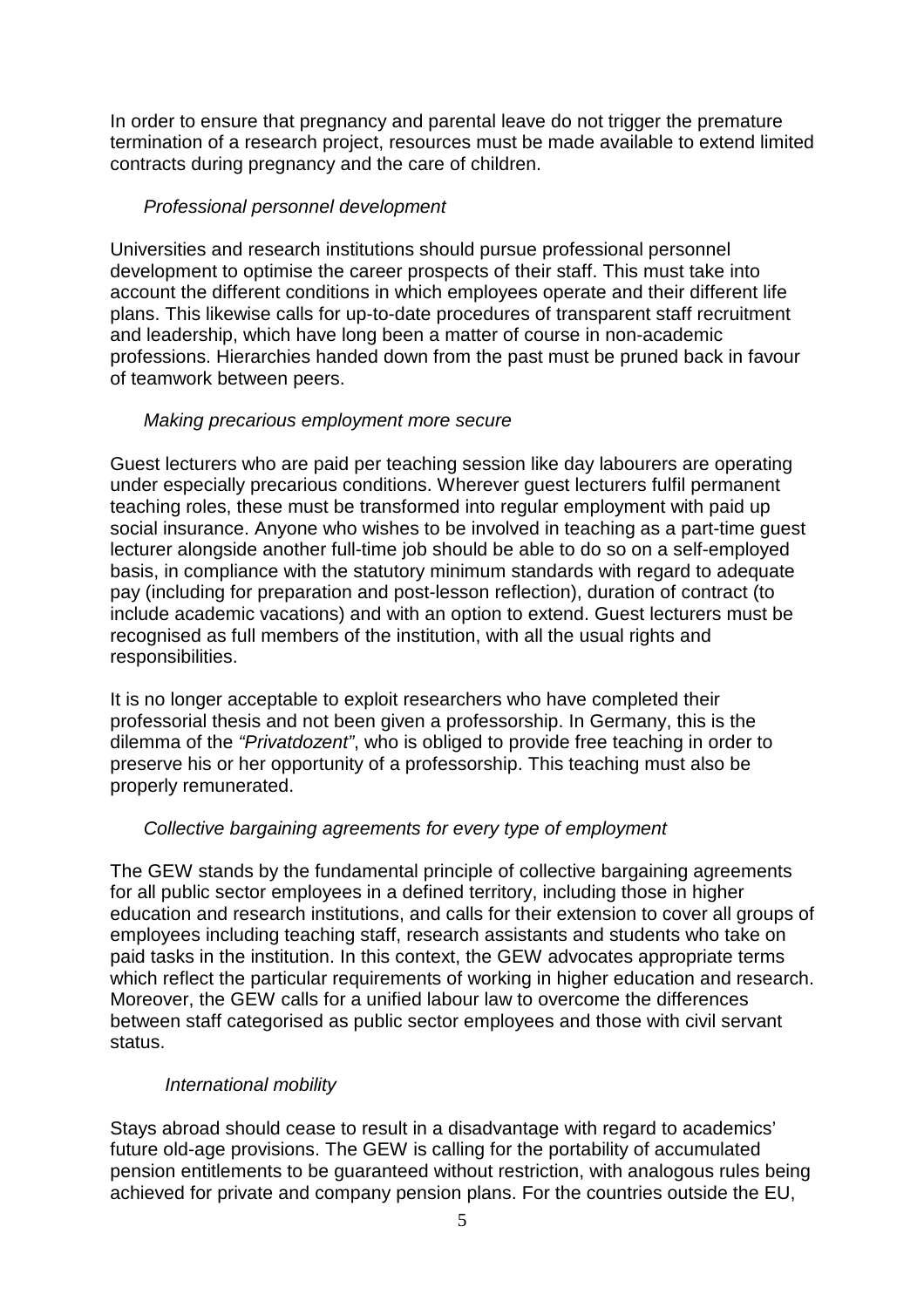the union should reach bilateral agreements. Moreover, the establishment of a European retirement fund warrants serious consideration, which could help provide for a balance of the burden between guest and host countries as well as between more and less well-off countries. This would be an important step toward reducing the drawbacks of "brain drain" and striking a new balance.

#### Upgrading technical and administrative work

Administrative, technical, service and advisory work in higher education and research institutions is carried out by more women than men. The GEW demands that their work is recognised and valued in performing the indispensable related and support functions which enable a university to fulfil all its tasks. Universities and research institutions should themselves take responsibility for structuring this work around functional posts offering permanent contracts. This upgrading of the work must also be expressed in stronger rights for the bodies representing these workers, and collective bargaining agreements should be based on improved, non-discriminatory pay scales.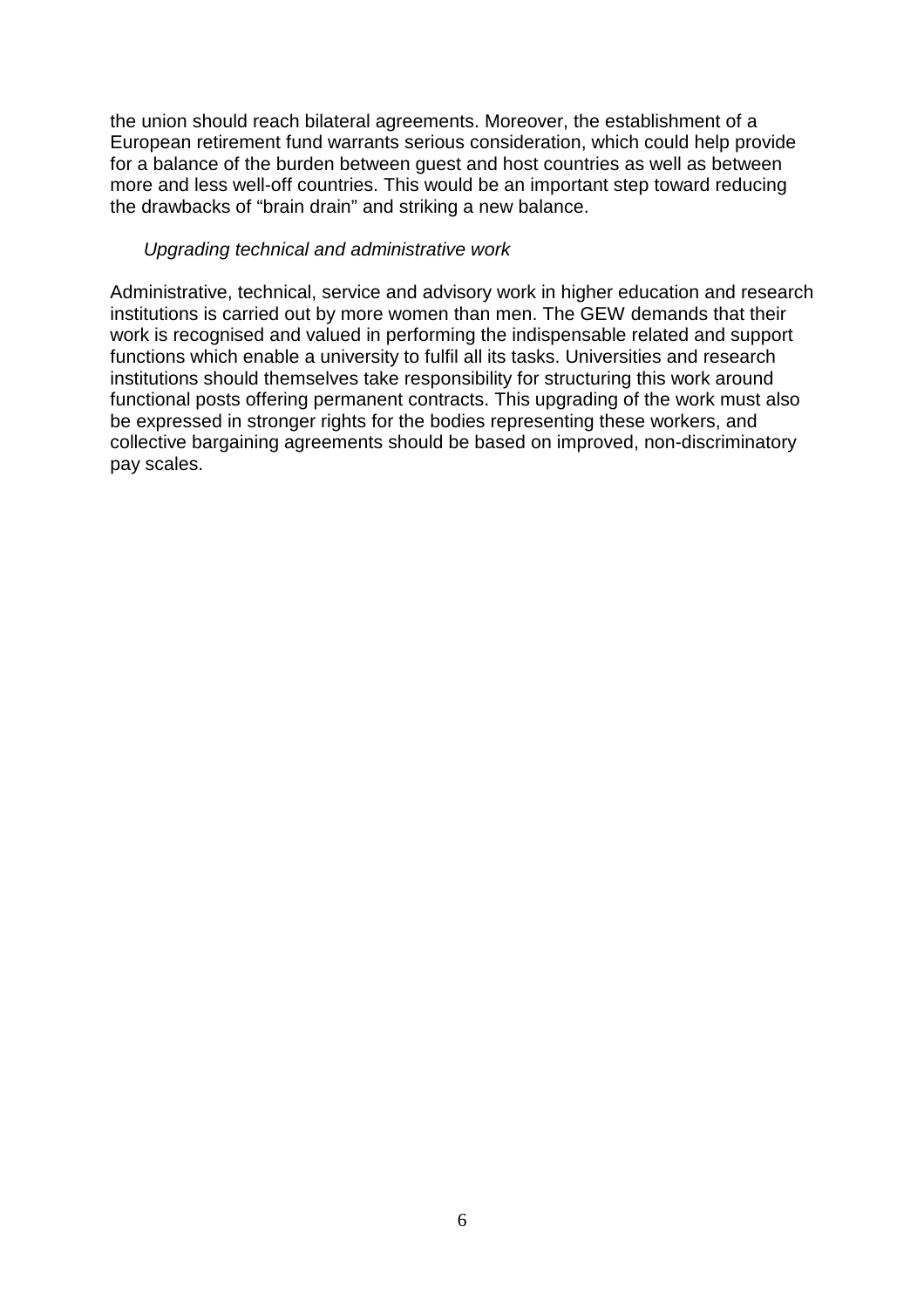#### **3. Gender equality in the academic community**

#### The problem

Women in particular still face multiple structural and cultural barriers in higher education and research. This is already evident from the serious underrepresentation of women in leading positions in higher education and research institutions as well as in professorships.

The lack of stable, long-term career prospects within the academic field has an additional negative impact on women. At each stage of advancement, women opt out of academic life rather than rising up it. The vertical notion of career which underlies the existing personnel structure no longer adequately reflects social changes in the way people design their lives. Added to this is the cultural dimension to academic activity: the myth that the pursuit of knowledge is not a job like any other, but a lifestyle which requires total dedication to the exclusion of all else. The dominant principle of homosocial cooptation favours men; they are seen as more likely to fit into their prospective working environment than women.

#### Demystifying the academic workplace

The GEW supports any effort to demystify the academic workplace and generate a view of the profession that presents it as a normal field of work. It supports processes that educate and inform the public in this spirit.

The interplay between gender factors and the academic cultures of the various disciplines needs to be investigated in more detail. How do general social demands, higher education structures and these academic cultures combine to make women "integrated outsiders" in the academic system, simultaneously assigning them gender roles that do not seem compatible with academic careers? The GEW calls on scholarly associations to focus in their work on the entry barriers and career obstacles to women within their disciplines and to devise subject-specific strategies.

#### Flexible career paths

The GEW demands career paths in the academic landscape which will allow for horizontal and inter-sectoral mobility as well as work breaks. Research funding and support for junior researchers must take these requirements into account and offer suitable options.

#### Commitment to gender equality in higher education and research

The commitment to gender equity in higher education and research and the duty to pursue gender mainstreaming in university management, development planning and structural and personnel development must remain on a statutory footing. The same applies to the role of women's and equality officers, who still require a greater say in decision-making and more participation rights.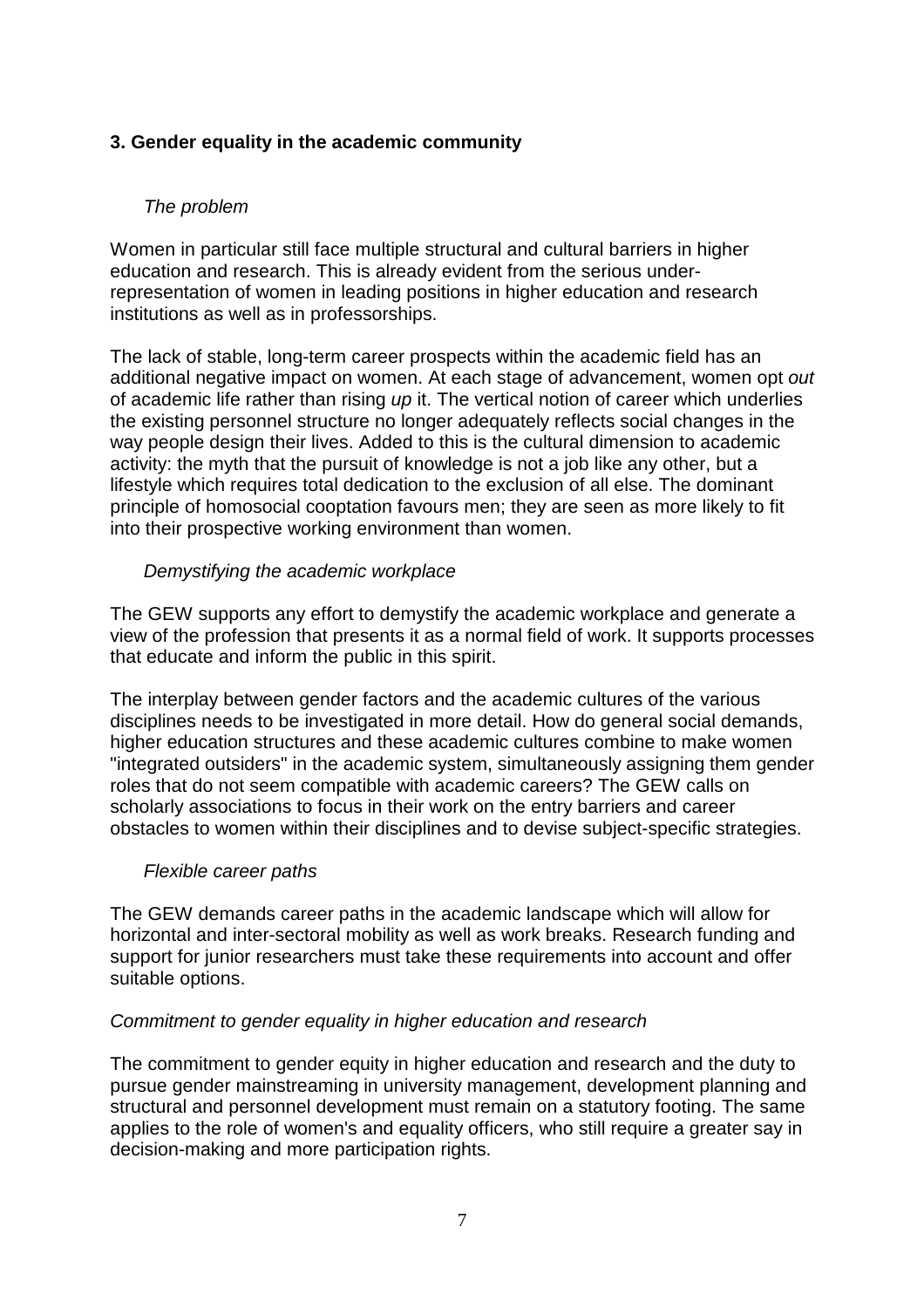#### Agreed targets and quotas

The GEW urges universities, research institutions and research funding organisations to take effective measures to raise the proportion of women at all academic career levels, including professorships and other leadership functions, with a view to achieving a gender balance. In those fields where women are already under-represented as undergraduates, especially the natural sciences and engineering, the percentage of female students must also be increased. Safeguards are furthermore needed to ensure that the transition from a Bachelor to a Master course is not restrictive for women.

The GEW urges higher education and research institutions to commit to agreed targets for demonstrably increasing the proportion of women in fields where they are currently under-represented. These quotas must be linked to strong sanctions. Public research funding measures must also be made conditional on fulfilling these criteria.

#### Gender equality as a criterion of quality

The GEW demands that wherever there is talk of academic quality in higher education and research institutions, the criteria of quality and their provenance are made transparent, especially in any kind of evaluation of people, processes and institutions. The quality of higher education and research institutions should also be assessed according to how far and with how much success they practise active equality policies, create gender-fair conditions for study and work, support women's and gender studies, and consider findings of these in course design and incorporate them into teaching and study.

#### Funding independent of partner and age

The GEW demands that undergraduate and postgraduate funding of any kind should be provided without reference to partners, and that all age limits in higher education and research be abolished, especially in academic career paths.

#### Women's and gender studies

The GEW is supportive of all initiatives that seek also to measure the quality of higher education and research institutions by whether they produce findings in women's and gender studies and apply these themselves. The findings of women's and gender studies are essential in order to explore the mechanisms underlying the structural exclusion of women and to develop opportunities for action. The GEW urges the national and state governments, higher education and research institutions, as well as research funding organisations to give targeted and sustained support to women's and gender studies. Women's and gender studies must become an integral part of teaching and study in all disciplines, i.e. be incorporated in curricula and examinations.

#### Diversity strategies

Women academics are, at the same time, citizens or foreigners; they may or may not come from an immigrant family; they may be young or old, disabled or not, members of a cultural majority or minority, heterosexual or LGBT, and so forth. Against this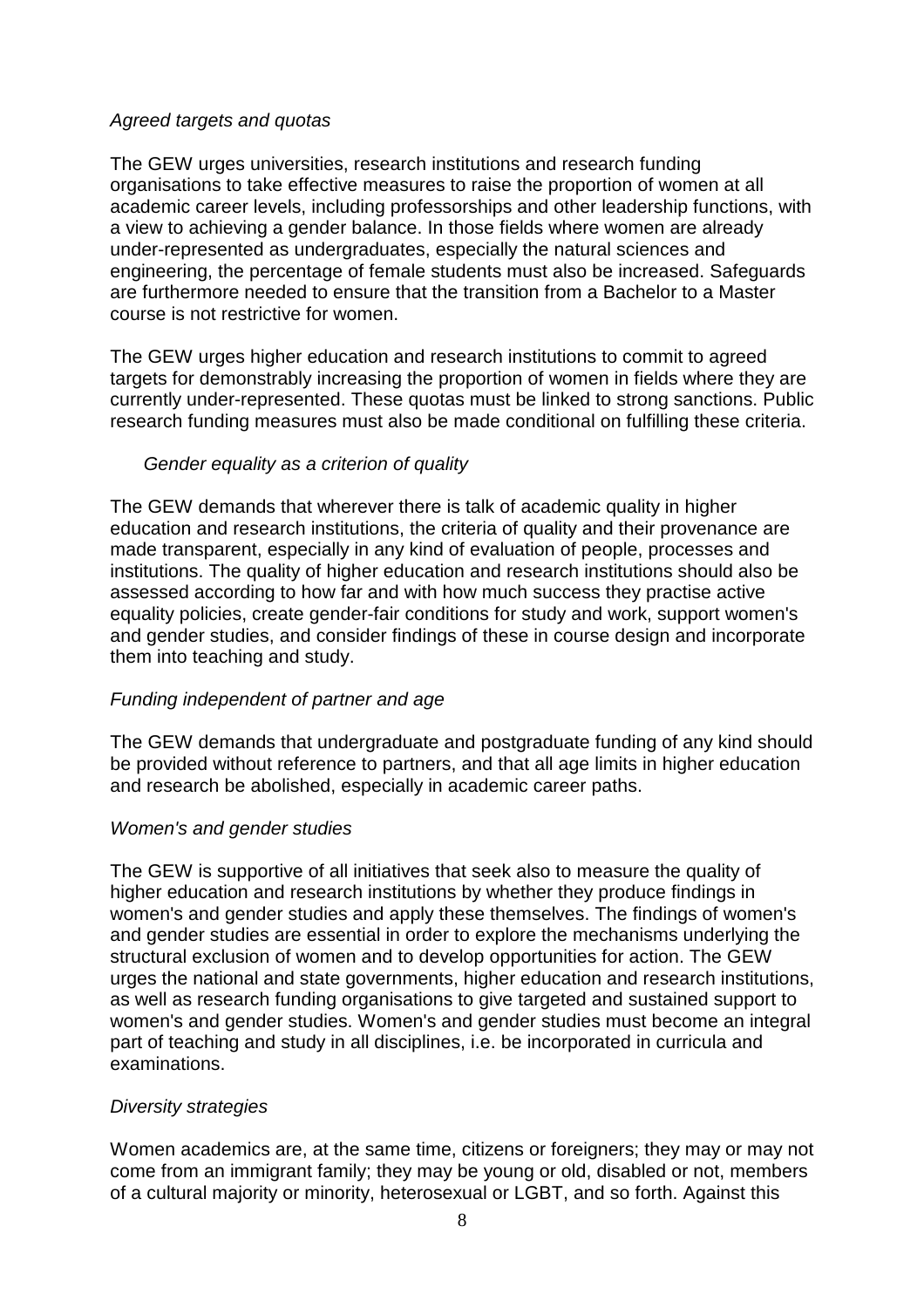backdrop, diversity strategies must be developed to combat multiple discrimination and open up higher education and research institutions to all social groups.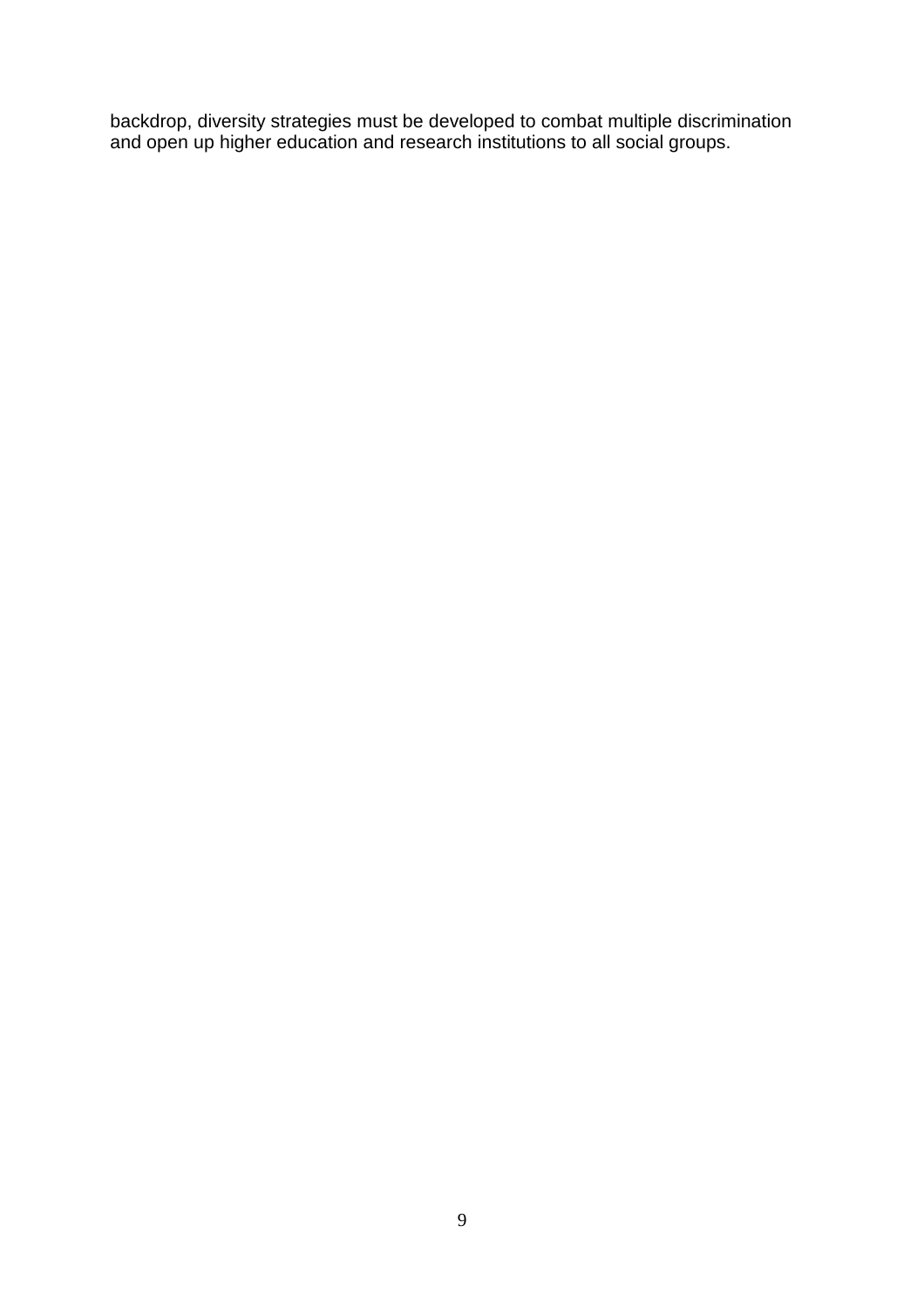#### **4. Family-friendly higher education and research institutions**

#### The problem

Difficulties in balancing family and academic life still predominantly burden female researchers, students and administrative and technical staff, thereby exacerbating the exclusion of women from the academic landscape. The notion of family that prevails in the operation of academic institutions is dated and is proving increasingly to be a barrier to innovation.

#### Equality oriented women's policies

The GEW advocates equality of opportunity for all university members and employees of research institutions irrespective of their family situation. The GEW calls for consistently equality oriented family policies addressing both women and men.

#### A broader definition of "family"

The condition for this is a definition of family which includes single parents, partners in same-sex relationships as parents, as well as other forms of household in which people take responsibility for each other. In addition, it must be remembered that academics live on their own also have a right to strike a balance between their work and their outside life.

#### Advisory service

Higher education and research institutions should provide their employees with free advice to help them find a balance between work and life, research and family.

#### Education and care facilities for all children

The GEW demands education and care facilities for all children, which are open to all university members and institution staff. Consideration for the particular concerns of workers in higher education and research who have children or family members in need of care must be anchored firmly in the structures and the culture of all academic institutions.

#### Flexible work time models

In order to ensure equality of opportunity, flexible work models must be implemented in the academic world and equal rights must be granted to part time students and workers as well as those on temporary contracts. The GEW supports the European Commission's call (in its recommendations for a European Charter for Researchers and Code of Conduct for the Recruitment of Researchers) for working conditions allowing researchers to combine family and work, children and careers. Consideration should equally be given to other workers with family members in need of care by offering them appropriate working hours. The right to part time work must – depending on the employee's wishes – be balanced by a right to full time work. Part time work must never constitute a hidden wage cut.